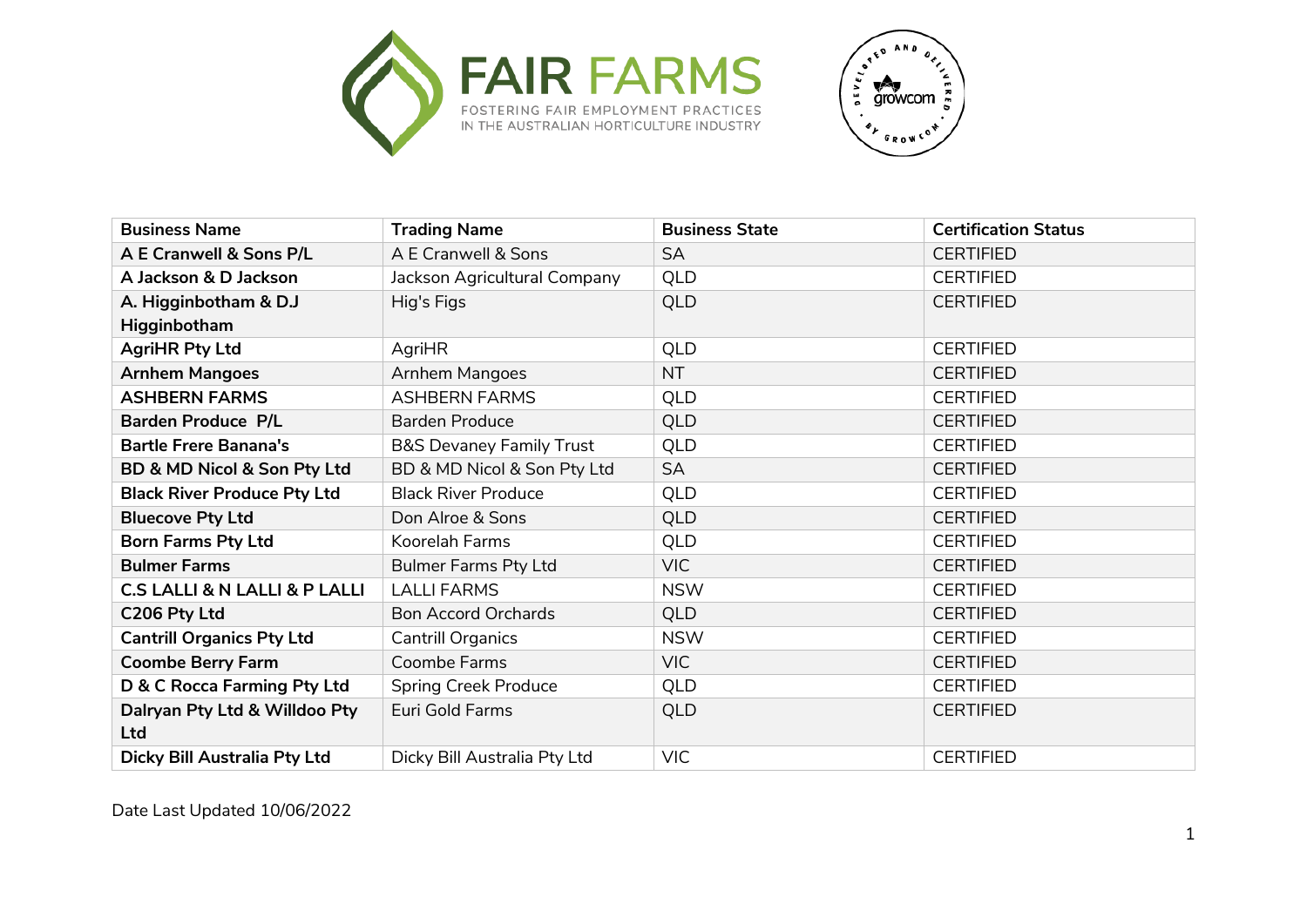



| Donovan Group                       | Donovan Group                 | <b>QLD</b> | <b>CERTIFIED</b> |
|-------------------------------------|-------------------------------|------------|------------------|
| <b>Envirofresh Pty Ltd</b>          | Envirofresh Pty Ltd           | QLD        | <b>CERTIFIED</b> |
| F J Lenne Pty Ltd                   | F J Lenne Pty Ltd             | VIC        | <b>CERTIFIED</b> |
| F Rossetto & MA Rossetto            | F Rossetto & MA Rossetto      | <b>NSW</b> | <b>CERTIFIED</b> |
| Fabino Pty Ltd and P and J          | Yalara Hydrogardens           | <b>QLD</b> | <b>CERTIFIED</b> |
| Cowie                               |                               |            |                  |
| Fresh Berry Co Pty Ltd              | Fresh Berry Co                | VIC        | <b>CERTIFIED</b> |
| <b>FRESH TECHNIQUE PTY LTD</b>      | <b>FRESH TECHNIQUE</b>        | <b>NSW</b> | <b>CERTIFIED</b> |
| <b>G Gambino &amp; Sons</b>         | Marlin Mangoes                | <b>QLD</b> | <b>CERTIFIED</b> |
| <b>G Grozotis &amp; K Grozotis</b>  | Cherry Lane Fields            | <b>WA</b>  | <b>CERTIFIED</b> |
| <b>Garden Verde</b>                 | Garden Verde                  | QLD        | <b>CERTIFIED</b> |
| <b>Geelong Citrus Packers</b>       | <b>Geelong Citrus Packers</b> | VIC        | <b>CERTIFIED</b> |
| <b>GKM Farm</b>                     | <b>GKM Farm</b>               | <b>NSW</b> | <b>CERTIFIED</b> |
| <b>Grantham Orchards Pty Ltd</b>    | <b>Grantham Orchards</b>      | <b>QLD</b> | <b>CERTIFIED</b> |
| <b>Greensill Sweet Potatoes Pty</b> | <b>Greensill Farming</b>      | QLD        | <b>CERTIFIED</b> |
| <b>Ltd</b>                          |                               |            |                  |
| <b>Hermes Strawberries Pty Ltd</b>  | Hermes Strawberries Pty Ltd   | <b>QLD</b> | <b>CERTIFIED</b> |
| <b>Holt Farming</b>                 | Holt Farming                  | QLD        | <b>CERTIFIED</b> |
| J S Sahota                          | J S Sahota                    | <b>NSW</b> | <b>CERTIFIED</b> |
| JV Orchards Pty Ltd                 | JV Orchards                   | VIC        | <b>CERTIFIED</b> |
| Karden (Qld) Pty Ltd                | Edari Bananas                 | QLD        | <b>CERTIFIED</b> |
| Landalla Investments Pty Ltd        | Bogdanich Farms               | <b>WA</b>  | <b>CERTIFIED</b> |
| <b>LJM Produce Pty Ltd</b>          | LJM Produce Pty Ltd           | <b>WA</b>  | <b>CERTIFIED</b> |
| <b>Lockyer Produce Pty Ltd</b>      | Lockyer Produce Pty Ltd       | QLD        | <b>CERTIFIED</b> |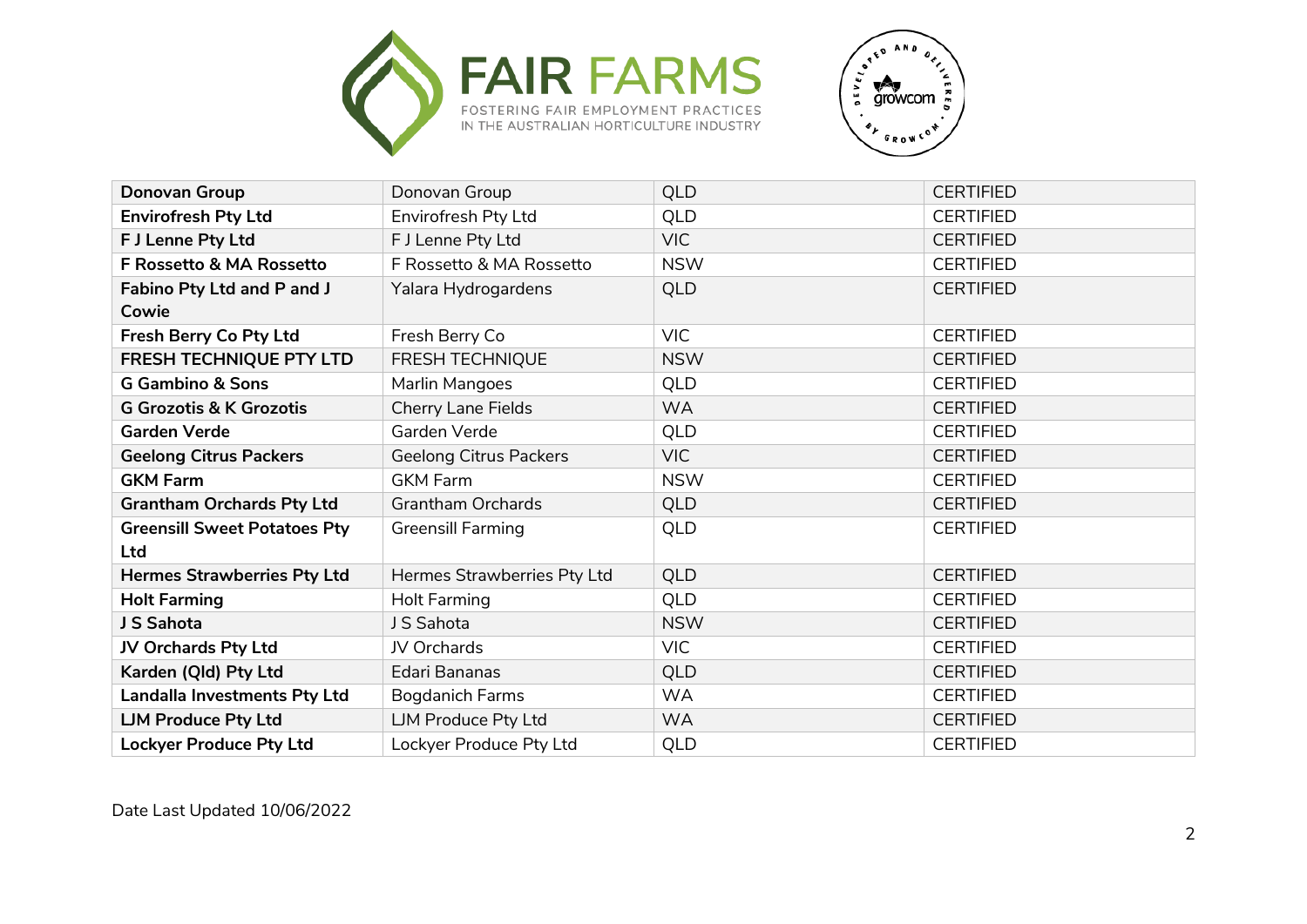



| <b>Lychee Park Pty Ltd</b>              | Lychee Park                      | <b>QLD</b> | <b>CERTIFIED</b> |
|-----------------------------------------|----------------------------------|------------|------------------|
| M & K O'Reilly Pty Ltd                  | <b>Richmond Mushrooms</b>        | <b>NSW</b> | <b>CERTIFIED</b> |
| Mahogany Way Pty Ltd                    | Mahogany Way Pty Ltd             | <b>QLD</b> | <b>CERTIFIED</b> |
| <b>Michele Monte Family Trust</b>       | M & G Monte & Son                | <b>WA</b>  | <b>CERTIFIED</b> |
| MM & MJ Brombal and DJ & RL             | <b>Brombal's Fresh Produce</b>   | <b>NSW</b> | <b>CERTIFIED</b> |
| <b>Brombal</b>                          |                                  |            |                  |
| <b>Musolino Farms</b>                   | Musolino Farms                   | <b>SA</b>  | <b>CERTIFIED</b> |
| <b>Nerrigundah Berries Pty Ltd</b>      | Nerrigundah Berries Pty Ltd      | <b>VIC</b> | <b>CERTIFIED</b> |
| <b>North Queensland Fresh P/L</b>       | North Queensland Fresh P/L       | QLD        | <b>CERTIFIED</b> |
| <b>Nutrafruit Pty Ltd</b>               | Nutrafruit                       | <b>QLD</b> | <b>CERTIFIED</b> |
| P & E Scalzi Pty Ltd                    | Scalzi Produce                   | <b>SA</b>  | <b>CERTIFIED</b> |
| <b>Pack Centre NQ Pty Ltd</b>           | Pack Centre NQ Pty Ltd           | <b>QLD</b> | <b>CERTIFIED</b> |
| <b>Patane Produce Pty Ltd</b>           | Patane Produce Pty Ltd           | <b>WA</b>  | <b>CERTIFIED</b> |
| <b>Pelcorp Pty Ltd</b>                  | <b>BG Brisbane</b>               | <b>QLD</b> | <b>CERTIFIED</b> |
| PIERANTOZZI PINES PTY LTD               | PIERANTOZZI PINES PTY LTD        | QLD        | <b>CERTIFIED</b> |
| <b>Pietrograzia Enterprises Pty Ltd</b> | Pietrograzia Enterprises Pty Ltd | <b>QLD</b> | <b>CERTIFIED</b> |
| <b>Pocket Herbs</b>                     | Pocket Herbs & Produce Pty Ltd.  | <b>NSW</b> | <b>CERTIFIED</b> |
| <b>Polsoni Pines P/L</b>                | Polsoni Pines                    | <b>QLD</b> | <b>CERTIFIED</b> |
| R & G Pirrone Pty Ltd as trustee        | <b>Pirrone Brothers</b>          | <b>QLD</b> | <b>CERTIFIED</b> |
| for Ross & Giovanna Pirrone             |                                  |            |                  |
| <b>Family Trust</b>                     |                                  |            |                  |
| R & M Packing Pty Ltd                   | N.Q. Paradise Pines              | <b>QLD</b> | <b>CERTIFIED</b> |
| <b>Rochnee Pty Ltd</b>                  | A. Templeton & Son               | QLD        | <b>CERTIFIED</b> |
| <b>Rocky Creek Orchards NQ</b>          | Rocky Creek Orchards NQ          | <b>QLD</b> | <b>CERTIFIED</b> |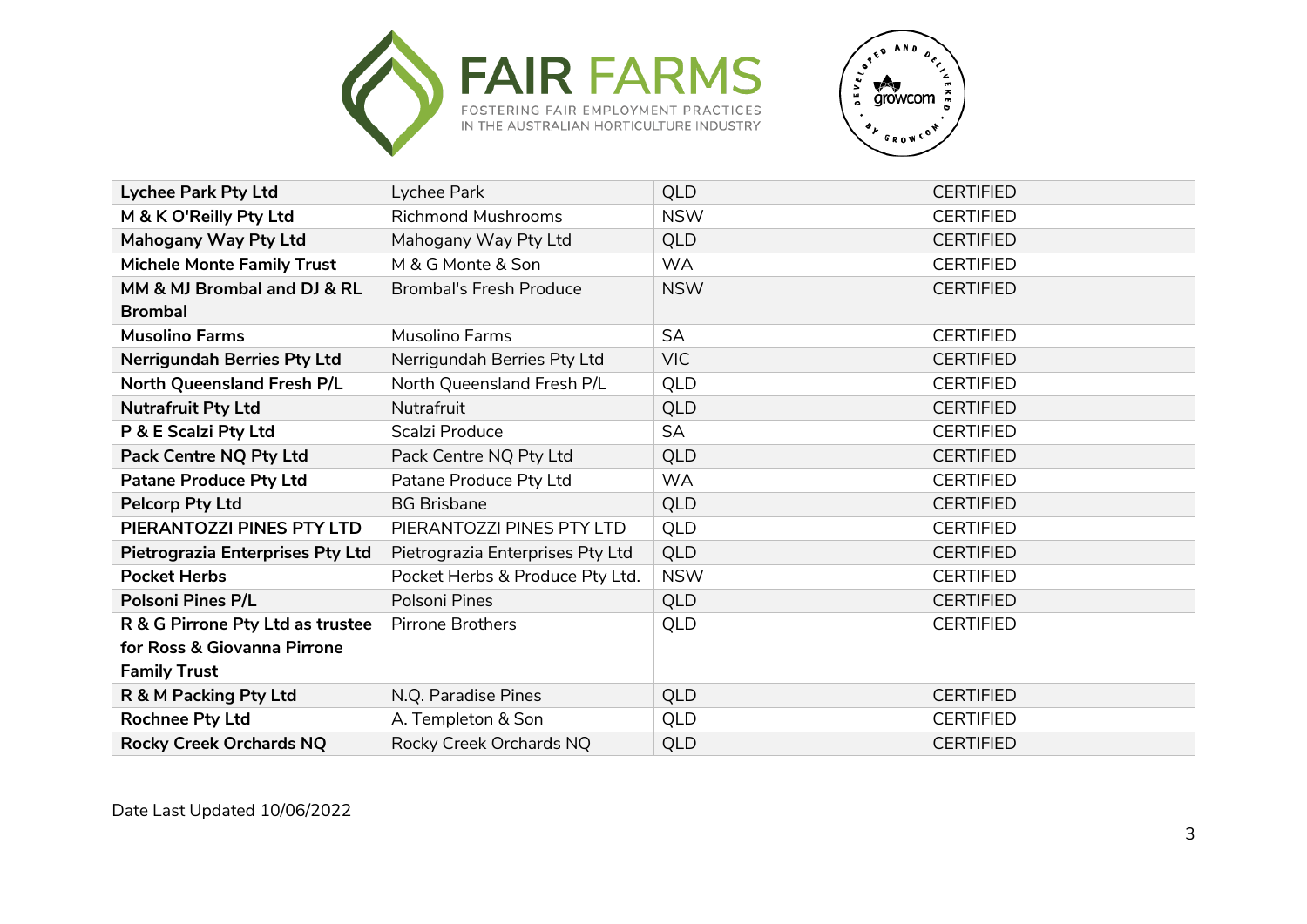



| <b>Seven Peaks P/L</b>               | Seven Peaks P/L                 | QLD        | <b>CERTIFIED</b> |
|--------------------------------------|---------------------------------|------------|------------------|
| <b>Skliros Produce Pty Ltd</b>       | <b>Skliros Produce Pty Ltd</b>  | <b>NT</b>  | <b>CERTIFIED</b> |
| <b>Skybury Coffee Pty Ltd</b>        | Skybury                         | <b>QLD</b> | <b>CERTIFIED</b> |
| <b>Southern Cross Produce</b>        | Southern Cross Produce Sydney   | <b>NSW</b> | <b>CERTIFIED</b> |
| <b>Sydney Pty Ltd</b>                |                                 |            |                  |
| <b>Srhoj Farming Pty Ltd</b>         | Srhoj Farming                   | QLD        | <b>CERTIFIED</b> |
| <b>St Margaret's Creek Pty Ltd</b>   | St Margaret's Creek Pty Ltd     | QLD        | <b>CERTIFIED</b> |
| <b>Stephen C Moxham</b>              | Moxy Mangoes                    | QLD        | <b>CERTIFIED</b> |
| <b>Stothart Family Farms Pty Ltd</b> | Taste n See                     |            | <b>CERTIFIED</b> |
| <b>ATF Stothart Family Farms</b>     |                                 |            |                  |
| <b>Trust</b>                         |                                 |            |                  |
| <b>Sunripe Pty Ltd ATF Sunripe</b>   | Sunripe Pty Ltd                 | <b>QLD</b> | <b>CERTIFIED</b> |
| <b>Unit Trust</b>                    |                                 |            |                  |
| <b>Super Seasons Pty Ltd</b>         | Super Seasons Pty Ltd           | <b>NSW</b> | <b>CERTIFIED</b> |
| <b>Sweet Potatoes Australia</b>      | <b>Sweet Potatoes Australia</b> | QLD        | <b>CERTIFIED</b> |
| T. Muso & Co Pty Ltd                 | T. Muso & Co                    | <b>SA</b>  | <b>CERTIFIED</b> |
| <b>Taranto Farms</b>                 | <b>Taranto Farms</b>            | <b>VIC</b> | <b>CERTIFIED</b> |
| <b>Taylor Family Produce</b>         | <b>Taylor Family Produce</b>    | QLD        | <b>CERTIFIED</b> |
| The Trustee for Dimitrovich          | A Mitri & Sons                  | <b>WA</b>  | <b>CERTIFIED</b> |
| <b>Family Trust</b>                  |                                 |            |                  |
| The Trustee for the Ghuman           | The Trustee for the Ghuman      | <b>NSW</b> | <b>CERTIFIED</b> |
| <b>Family Trust</b>                  | <b>Family Trust</b>             |            |                  |
| The Trustee for the Newton           | Newton Orchards of Manjimup     | <b>WA</b>  | <b>CERTIFIED</b> |
| <b>Bros. Family Trust</b>            |                                 |            |                  |